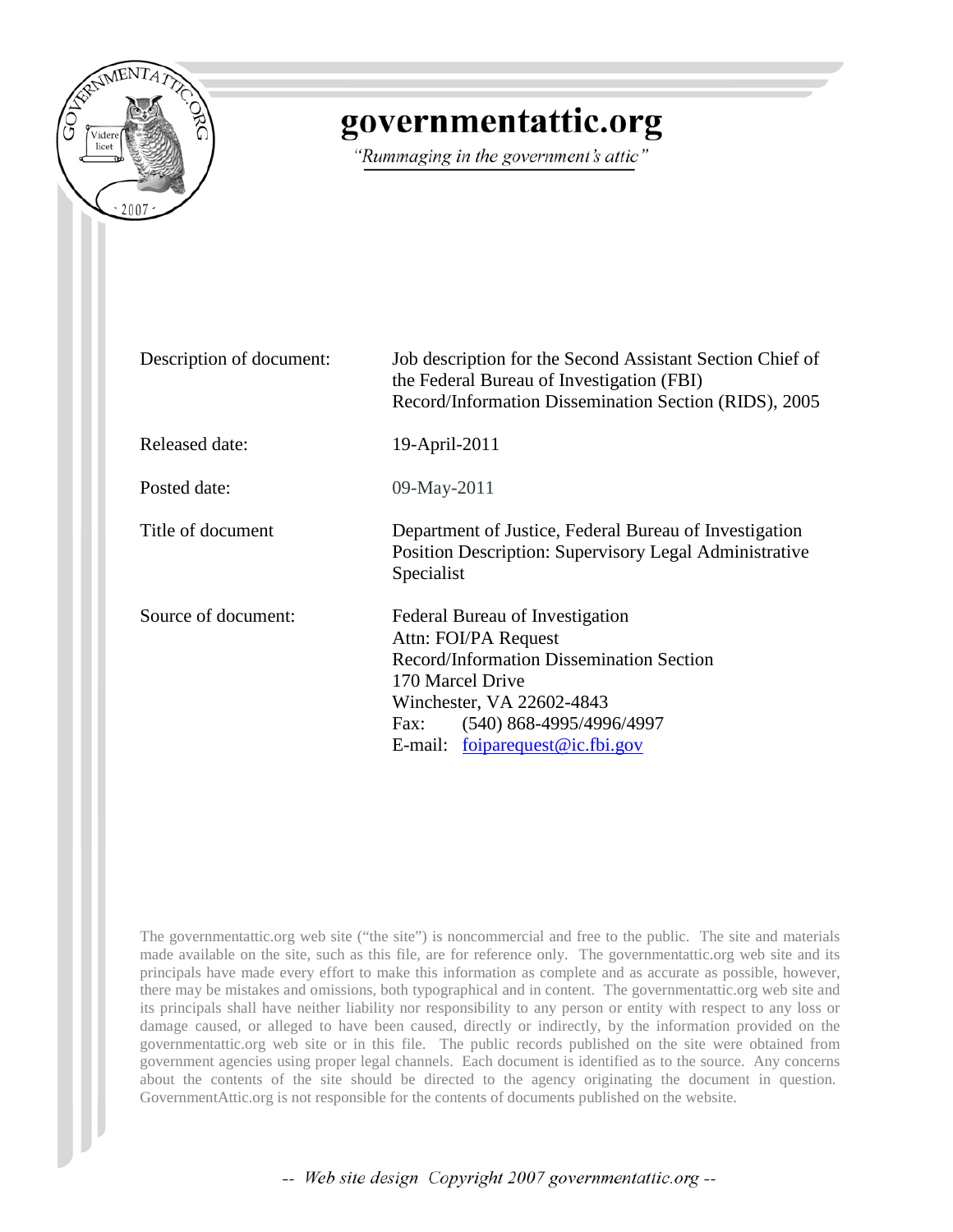U.S. Department of Justice



Federal Bureau of Investigation

*Washington, D.C. 20535 Apri/19, 2011* 

Subject: JOB DESCRIPTION: SECOND ASSISTANT SECTION CHIEF OF RIDS

FOIPA No. 1160019-000

The enclosed documents were reviewed under the Freedom of Information/Privacy Acts (FOIPA), Title 5, United States Code, Section 552/552a. Deletions have been made to protect information which is exempt from disclosure, with the appropriate exemptions noted on the page next to the excision. In addition, a deleted page information sheet was inserted in the file to indicate where pages were withheld entirely. The exemptions used to withhold information are marked below and explained on the enclosed Form OPCA-16a:

| <b>Section 552</b> |                       | Section 552a     |
|--------------------|-----------------------|------------------|
| $\square(b)(1)$    | $\square(b)(7)(A)$    | $\square$ (d)(5) |
| $\square(b)(2)$    | $\square(b)(7)(B)$    | $\square(j)(2)$  |
| $\square(b)(3)$    | $\boxtimes$ (b)(7)(C) | $\square$ (k)(1) |
|                    | $\square(b)(7)(D)$    | $\square(k)(2)$  |
|                    | $\square(b)(7)(E)$    | $\square$ (k)(3) |
|                    | $\square(b)(7)(F)$    | $\square$ (k)(4) |
| $\square(b)(4)$    | $\square(b)(8)$       | $\square(k)(5)$  |
| $\square(b)(5)$    | $\square(b)(9)$       | $\square$ (k)(6) |
| $\boxtimes$ (b)(6) |                       | $\square(k)(7)$  |

6 pages were reviewed and 6 pages are being released.

- $\Box$  Document(s) were located which originated with, or contained information concerning other Government agency(ies) [OGA]. This information has been:
	- $\Box$  referred to the OGA for review and direct response to you.
	- $\Box$  referred to the OGA for consultation. The FBI will correspond with you regarding this information when the consultation is finished.

~You have the right to appeal any denials in this release. Appeals should be directed in writing to the Director, Office of Information Policy, U.S. Department of Justice, 1425 New York Ave., NW, Suite 11050, Washington, D.C. 20530-0001. Your appeal must be received by OIP within sixty (60) days from the date of this letter in order to be considered timely. The envelope and the letter should be clearly marked "Freedom of Information Appeal." Please cite the FOIPA Number assigned to your request so that it may be easily identified.

 $\Box$  The enclosed material is from the main investigative file(s) in which the subject(s) of your request was the focus of the investigation. Our search located additional references, in files relating to other individuals, or matters, which may or may not be about your subject(s). Our experience has shown, when ident, references usually contain information similar to the information processed in the main file(s). Because of our significant backlog, we have given priority to processing only the main investigative file(s).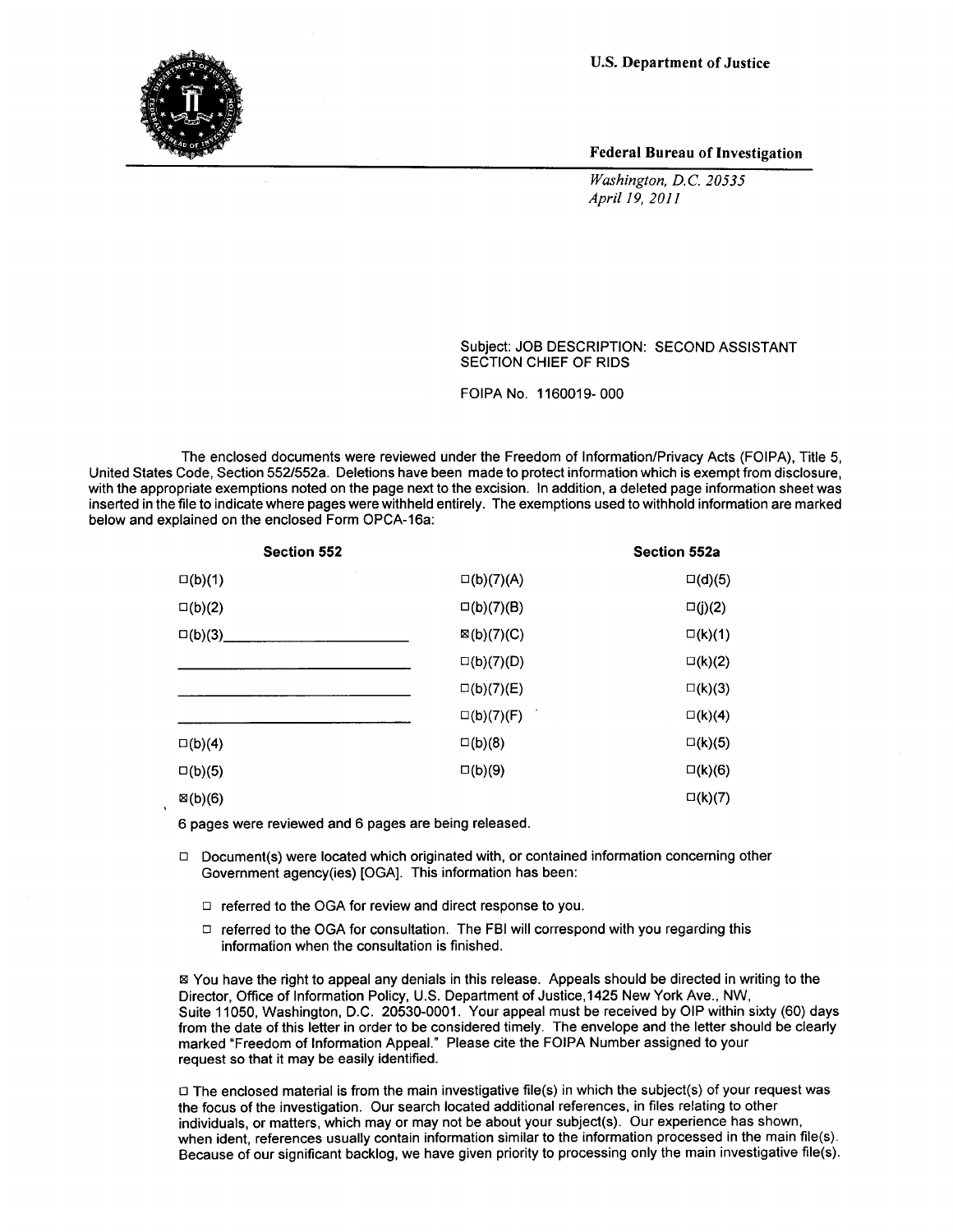If you want the references, you must submit a separate request for them in writing, and they will be reviewed at a later date, as time and resources permit.

■ See additional information which follows.

Sincerely yours,

David M. Hardy Section Chief Record/Information Dissemination Section Records Management Division

Enclosure(s)

In response to your Freedom of Information/Privacy Act (FOIPA) request submitted to the Records Management Division at Winchester, VA, enclosed is a processed copy of documents responsive to your request.

Pursuant to Title 28, Code of Federal Regulations, Sections 16.11 and 16.49, there is a fee of ten cents per page for duplication. No fees are assessed for the first 100 pages. In addition, there are no fees assessed if the duplication costs for the remaining pages do not exceed \$14.00. Therefore, the enclosed documents are being forwarded to you at no charge.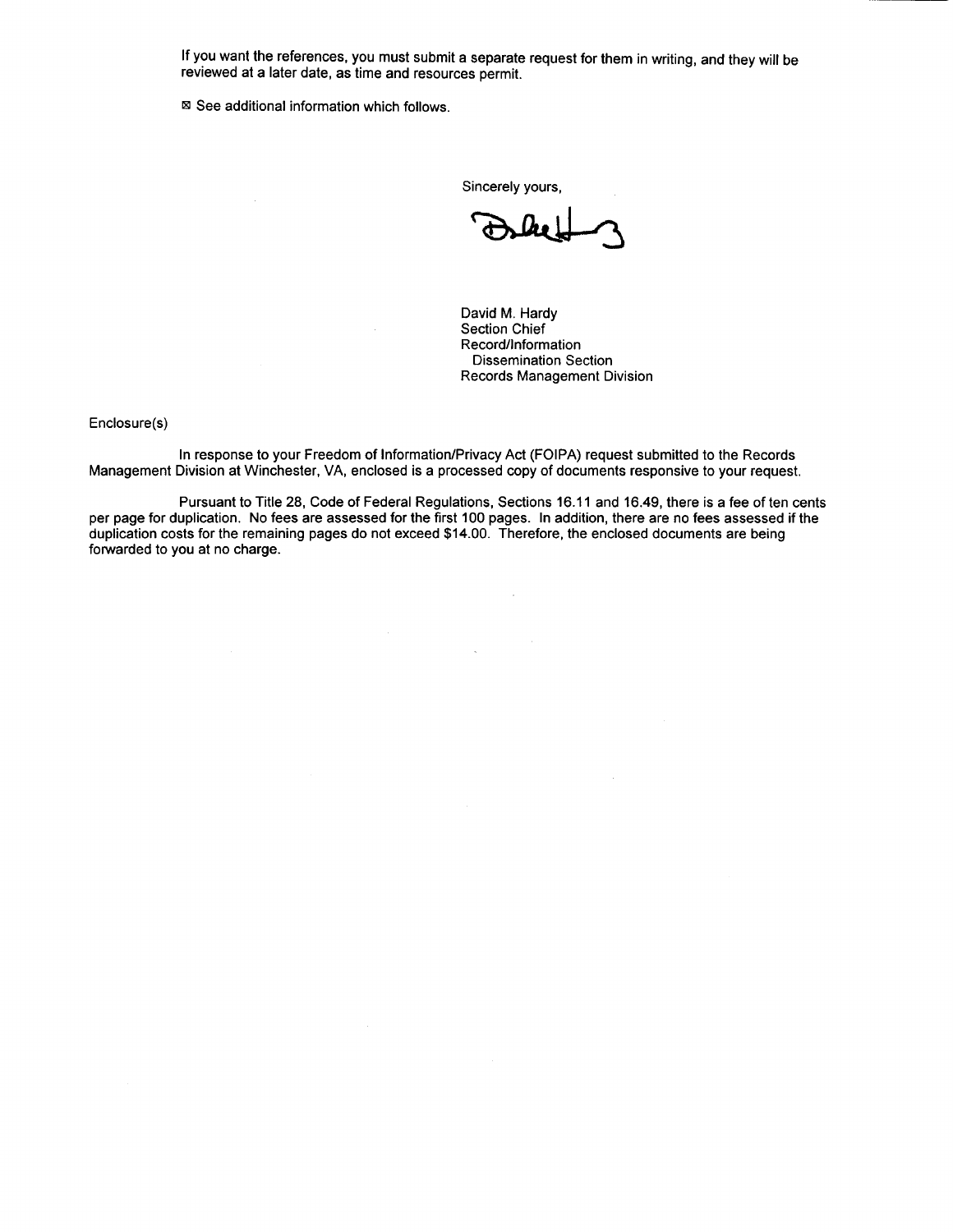#### EXPLANATION OF EXEMPTIONS

#### SUBSECTIONS OF TITLE 5, UNITED STATES CODE, SECTION 552

- (b )(I) (A) specifically authorized under criteria established by an Executive order to be kept secret in the interest of national defense or foreign policy and (B) are in fact properly classified to such Executive order;
- $(b)(2)$  related solely to the internal personnel rules and practices of an agency;
- (b)(3) specifically exempted from disclosure by statute (other than section 552b of this title), provided that such statute(A) requires that the matters be withheld from the public in such a manner as to leave no discretion on issue, or (B) establishes particular criteria for withholding or refers to particular types of matters to be withheld;
- (b)(4) trade secrets and commercial or financial information obtained from a person and privileged or confidential;
- (b)(5) inter-agency or intra-agency memorandums or letters which would not be available by law to a party other than an agency in litigation with the agency;
- (b)(6) personnel and medical files and similar files the disclosure of which would constitute a clearly unwarranted invasion of personal privacy;
- (b )(7) records or information compiled for law enforcement purposes, but only to the extent that the production of such law enforcement records or information ( A ) could be reasonably be expected to interfere with enforcement proceedings, ( B ) would deprive a person of a right to a fair trial or an impartial adjudication,  $(C)$  could be reasonably expected to constitute an unwarranted invasion of personal privacy, (D) could reasonably be expected to disclose the identity of confidential source, including a State, local, or foreign agency or authority or any private institution which furnished information on a confidential basis, and, in the case of record or information compiled by a criminal law enforcement authority in the course of a criminal investigation, or by an agency conducting a lawful national security intelligence investigation, information furnished by a confidential source,  $(E)$  would disclose techniques and procedures for law enforcement investigations or prosecutions, or would disclose guidelines for law enforcement investigations or prosecutions if such disclosure could reasonably be expected to risk circumvention of the law, or (F) could reasonably be expected to endanger the life or physical safety of any individual;
- (b )(8) contained in or related to examination, operating, or condition reports prepared by, on behalf of, or for the use of an agency responsible for the regulation or supervision of financial institutions; or
- (b )(9) geological and geophysical information and data, including maps, concerning wells.

#### SUBSECTIONS OF TITLE 5, UNITED STATES CODE, SECTION 552a

- $(d)(5)$  information compiled in reasonable anticipation of a civil action proceeding;
- U)(2) material reporting investigative efforts pertaining to the enforcement of criminal law including efforts to prevent, control, or reduce crime or apprehend criminals;
- (k)(l) information which is currently and properly classified pursuant to an Executive order in the interest of the national defense or foreign policy, for example, information involving intelligence sources or methods;
- (k)(2) investigatory material compiled for law enforcement purposes, other than criminal, which did not result in loss of a right, benefit or privilege under Federal programs, or which would identify a source who furnished information pursuant to a promise that his/her identity would be held in confidence;
- (k)(3) material maintained in connection with providing protective services to the President of the United States or any other individual pursuant to the authority of Title 18, United States Code, Section 3056;
- $(k)(4)$  required by statute to be maintained and used solely as statistical records;
- (k)(5) investigatory material compiled solely for the purpose of determining suitability, eligibility, or qualifications for Federal civilian employment or for access to classified information, the disclosure of which would reveal the identity of the person who furnished information pursuant to a promise that his/her identity would be held in confidence;
- (k)(6) testing or examination material used to determine individual qualifications for appointment or promotion in Federal Government service the release of which would compromise the testing or examination process;
- (k)(7) material used to determine potential for promotion in the armed services, the disclosure of which would reveal the identity of the person who furnished the material pursuant to a promise that his/her identity would be held in confidence.

FBI/DOJ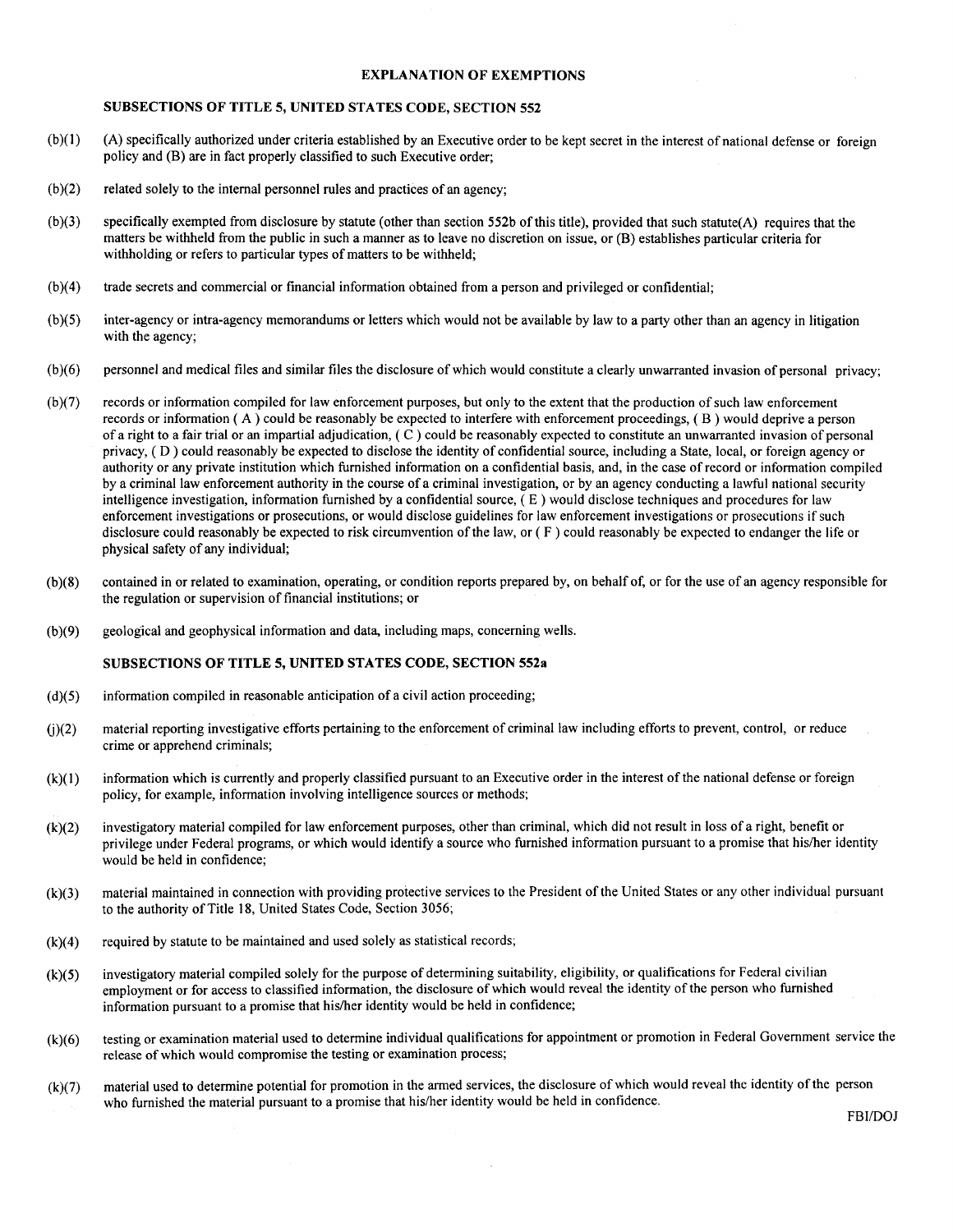| GFD-243 (Rev. 5-30-00)                                                                                                                                                                                                                                                                                                        |                                                                                                                                                   |  |                                                          |                                           |       |                                           |  |
|-------------------------------------------------------------------------------------------------------------------------------------------------------------------------------------------------------------------------------------------------------------------------------------------------------------------------------|---------------------------------------------------------------------------------------------------------------------------------------------------|--|----------------------------------------------------------|-------------------------------------------|-------|-------------------------------------------|--|
|                                                                                                                                                                                                                                                                                                                               | The SUBMITTING DIVISION/OFFICE completes ONLY ITEMS 1, 2, 2a, 3, 4, 5, and 6.<br>1 Division or Field Office<br><b>Records Management Division</b> |  |                                                          |                                           |       |                                           |  |
| Department of Justice                                                                                                                                                                                                                                                                                                         | a. Branch and/or Section                                                                                                                          |  |                                                          |                                           |       |                                           |  |
| Federal Bureau of Investigation                                                                                                                                                                                                                                                                                               |                                                                                                                                                   |  |                                                          | Records/Information Dissemination Section |       |                                           |  |
| <b>POSITION DESCRIPTION</b>                                                                                                                                                                                                                                                                                                   | b. Unit or Squad                                                                                                                                  |  |                                                          |                                           |       |                                           |  |
| <b>COVERSHEET</b>                                                                                                                                                                                                                                                                                                             | c. Subunit                                                                                                                                        |  |                                                          |                                           |       |                                           |  |
| Official Title of Position                                                                                                                                                                                                                                                                                                    |                                                                                                                                                   |  | Schedule                                                 | Series                                    | Grade | <b>Position Number</b>                    |  |
| Supervisory Legal Administrative Specialist<br>2a. Organizational Title of Position (if any)                                                                                                                                                                                                                                  |                                                                                                                                                   |  | GS<br>$\mathbf 1$ $\Box$ New Position                    | 0901<br>Amendment                         | 15    | $05 - 17 - 111$<br>$\boxtimes$ In lieu of |  |
|                                                                                                                                                                                                                                                                                                                               |                                                                                                                                                   |  |                                                          |                                           |       |                                           |  |
| <b>Assistant Section Chief</b><br>$\mathbf N$ Exempt<br>Fair Labor Standard Act                                                                                                                                                                                                                                               | $\Box$ Non-Exempt                                                                                                                                 |  | Supervisory Paralegal Specialist<br>GS 0950-15-02-17-368 |                                           |       |                                           |  |
|                                                                                                                                                                                                                                                                                                                               |                                                                                                                                                   |  |                                                          |                                           |       |                                           |  |
| 5 I certify that this is an accurate statement of the major duties and<br>responsibilities of this position and its organizational relationships,                                                                                                                                                                             |                                                                                                                                                   |  | 6 Certification by Head of Division or Field Office      |                                           |       |                                           |  |
| and that the position is necessary to carry out Government functions<br>for which I am responsible. This certification is made with the                                                                                                                                                                                       |                                                                                                                                                   |  |                                                          |                                           |       |                                           |  |
| knowledge that this information is to be used for statutory purposes<br>relating to appointment and payment of public funds and that false                                                                                                                                                                                    |                                                                                                                                                   |  |                                                          |                                           |       |                                           |  |
| or misleading statements may constitute violations of such statutes<br>or their implementing regulations.                                                                                                                                                                                                                     |                                                                                                                                                   |  |                                                          |                                           |       |                                           |  |
|                                                                                                                                                                                                                                                                                                                               | <u> 2131/05</u>                                                                                                                                   |  |                                                          |                                           |       | -42005<br>APR-                            |  |
| Signature of Immediate Supervisor                                                                                                                                                                                                                                                                                             |                                                                                                                                                   |  |                                                          | Signature                                 |       | Date                                      |  |
| Supervisory Attorney-Advisor, SES                                                                                                                                                                                                                                                                                             |                                                                                                                                                   |  | Deputy Assistant Director                                |                                           |       |                                           |  |
| Position Title and Grade                                                                                                                                                                                                                                                                                                      |                                                                                                                                                   |  |                                                          | Position Title                            |       |                                           |  |
|                                                                                                                                                                                                                                                                                                                               |                                                                                                                                                   |  |                                                          |                                           |       |                                           |  |
| certify that this position has been classified/graded as required by Title 5, U.S. Code, in conformance with standards published by the U.S.                                                                                                                                                                                  |                                                                                                                                                   |  |                                                          |                                           |       |                                           |  |
|                                                                                                                                                                                                                                                                                                                               |                                                                                                                                                   |  | Human Resources Specialist (Classification)              |                                           |       |                                           |  |
| <b>Signature</b>                                                                                                                                                                                                                                                                                                              |                                                                                                                                                   |  |                                                          | Position Title                            |       |                                           |  |
|                                                                                                                                                                                                                                                                                                                               |                                                                                                                                                   |  |                                                          |                                           |       |                                           |  |
|                                                                                                                                                                                                                                                                                                                               |                                                                                                                                                   |  |                                                          |                                           |       |                                           |  |
| limitations:                                                                                                                                                                                                                                                                                                                  |                                                                                                                                                   |  |                                                          |                                           |       |                                           |  |
| • may fill only when the corresponding section chief position (#SS-00-460) is encumbered                                                                                                                                                                                                                                      |                                                                                                                                                   |  |                                                          |                                           |       |                                           |  |
| 1 incumbent                                                                                                                                                                                                                                                                                                                   |                                                                                                                                                   |  |                                                          |                                           |       |                                           |  |
|                                                                                                                                                                                                                                                                                                                               |                                                                                                                                                   |  |                                                          |                                           |       |                                           |  |
|                                                                                                                                                                                                                                                                                                                               |                                                                                                                                                   |  |                                                          |                                           |       |                                           |  |
|                                                                                                                                                                                                                                                                                                                               |                                                                                                                                                   |  |                                                          |                                           |       |                                           |  |
|                                                                                                                                                                                                                                                                                                                               |                                                                                                                                                   |  |                                                          |                                           |       |                                           |  |
|                                                                                                                                                                                                                                                                                                                               |                                                                                                                                                   |  |                                                          |                                           |       |                                           |  |
|                                                                                                                                                                                                                                                                                                                               |                                                                                                                                                   |  |                                                          |                                           |       |                                           |  |
|                                                                                                                                                                                                                                                                                                                               |                                                                                                                                                   |  |                                                          |                                           |       |                                           |  |
|                                                                                                                                                                                                                                                                                                                               |                                                                                                                                                   |  |                                                          |                                           |       |                                           |  |
| fifice of Personnel Management or if no majblished standards apply directly, consistently with the most applicable published standards.<br>8 RESERVED FOR CLASSIFICATION OFFICE USE ONLY. This block is for any special information about<br>the position.<br>$FPL:GS-15$<br>Performance Appraisal Job Family: Legal Analysis |                                                                                                                                                   |  |                                                          |                                           |       |                                           |  |

 $\ddot{\phantom{0}}$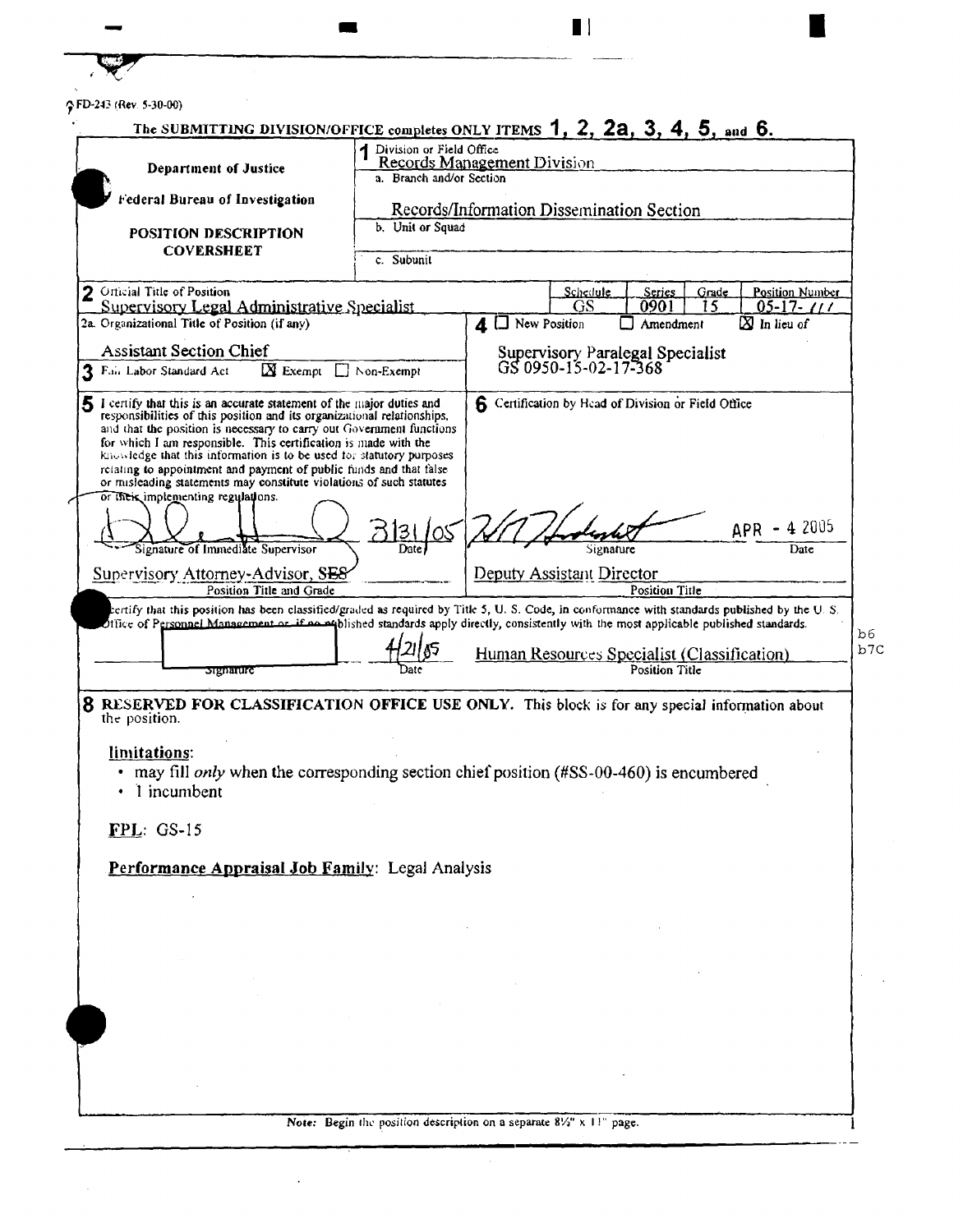Estimated %of Time for Each Duty

I

100%

### Major Duties and Responsibilities

 $\blacksquare$ 

 $\bullet$ As Assistant Section Chief of rhe Records/Infonnation Dissemination Section (RIDS), serves as the full deputy and principal advisor to the Section Chief  $SC$ ). Facilitates the management of RIDS operations and responsibilities in accomplishing related missions, objectives, and goals.

## FACTOR 1-PROGRAM SCOPE AND EFFECT

-

7

Plans, directs, coordinates, and oversees the overall development and management of the Section's operations and responsibilities that provide legal guidance or counsel and that address inquiries and requesrs made under the Freedom of Information and/or Privacy Acts (FOIP A), which affect both FBIHQ and field operations/functions Bureau-wide as well as those related among law enforcement and intelligence agencies. Ensures and facilitates the etfectiveness and efficiency of RIDS programs and operations (i.e., identification of information for classification/declassification under Executive Order 12958 and provision of support for civil and criminal uiscovery and related FBI operations; duplication of raw documents and redacted copies; creation and maintenance ofFI3I files; decipherment of FOIPA requests; review, analysis, and disclosure of information in FBI documents in response to requests under the provisions of Title *5* United States Code § 552 and 552a; scanning and cataloguing of responses; coordination of related efforts with the Department of Justice and with other agencies; coordination of all FOIPA-related litigation matters with the Bureau's legal advisory division; maintenance of the Reading Room, electronic tracking information, and FOIPA-related databases; and provision of related Help Desk services).

• Work involves indepth problem-solving analysis, interpretation, evaluation, resolution, and written response on the variety of routine, complex, and complicated legal-related matters encountered by the Section. IUDS matters respond to unanticipated changes in judicial and/or administrative law, policy, or program direction; interpret often conflicting or ambiguous information from varied sources; uncover previously-overlooked data; develop usable data and/or supplementary material; and effectively resolve contentious issues. Work results provide Bureau information within the context of established guidance and practices. Recommendations and decisions made and actions taken impact major aspects of the RMD's programs that frequently may receive media or Congressional attention. Often, activities conducted are in response to and as part of addressing crisis situations, major investigations, joint operations with other agencies or organizations within the law enforcement and intelligence communities, or the unexpected issuance of new or revised legislation or governing policies.

Additionally, directs and oversees projects/studies that identify and ensure the resolution of matters impacting: major aspecrs of records and information management Bureau-wide, dissemination activities in relation to FBI investigative and administrative programs and operations, overall RIDS workflow, as well as the Bureau's overall reputation and image. The incumbent also ensures the effectiveness, efficiency, and timeliness of the Section's legal analytical administrative functions. Explores and supports new methods, study approaches, and options for innovation to enable and improve work accomplishment and for providing support services. Projects funding needs; coordinates the development, preparation, submission, and approval of budget proposals and justifications; and oversees related

Supervisory Legal Administrative Specialist GS 0901-15-05-17-111

•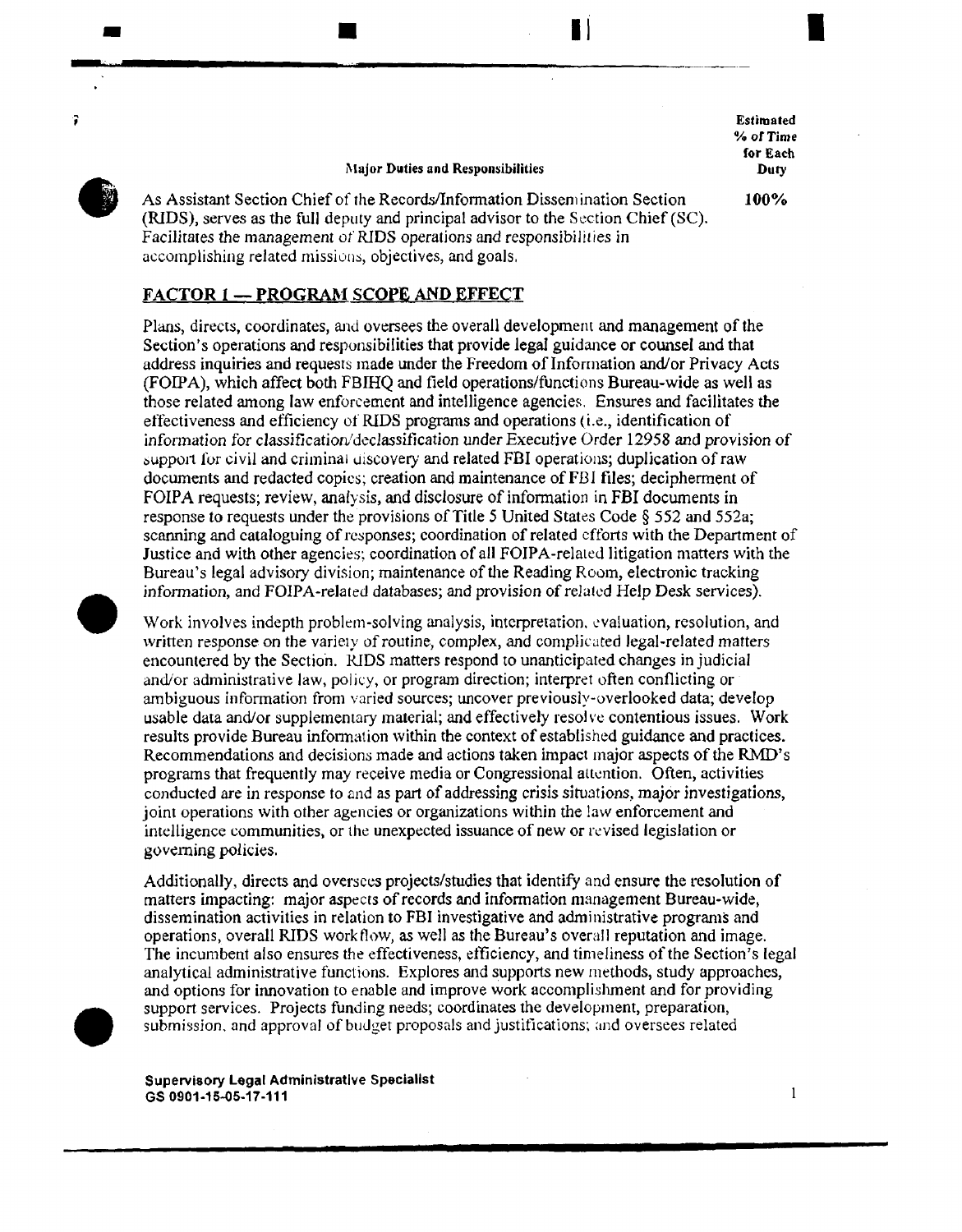elements of the Division's annual financial plan. Monitors expenditures, salaries, and other costs as well as available funds and obligations. Determines the optimum approach for resolving identified budget shortages and planning for long-range staffing needs. Also, ensures the resolution of budgetary matters affecting the RIDS.

 $\blacksquare$ 

 $\begin{array}{c}\n\bullet \\
\bullet \\
\bullet \\
\bullet \\
\bullet \\
\bullet \\
\bullet \\
\bullet\n\end{array}$ The position requires the following knowledges, skills, and abilities: knowledge of the appropriate and effective application of governing laws, regulations, decisions, policies, rules, decisions, interpretations, and procedures to the administration of Section operations; knowledge of the governing laws, regulations, principles, policies, approaches, methods, processes, and practices pertaining to the overall Federal records management life-cycle and related RMD functions, which enables  $-$  among other undertakings  $-$  the exercise classitication authority and signing of Declarations for the FBI: knowledge of available legal reference resources; knowledge ofthe FBI's and RMD's missions, strategic objectives, operational priorities, history, organizational structures, policies, programs, functions, and major activities; knowledge of and skill in a wide range of qualitative and quantitative analytical and evaluative methods and techniques, including those involving particular technical questions or evidence arising in the conduct of RMD programs; knowledge of project plarming and management techniques, resource estimation, and audit procedures as well as skill in applying organization, management, and time management principles and techniques; skill in legal research and investigation of subject-matter details of a particular matter with legal implications, including discerning relevant precedents; skill in oral and written communication, often involving tact, persuasiveness, and diplomacy; and the ability to apply basic budgetary and 1inancial management principles.

# FACTOR 2-ORGANIZATIONAL SETTING

•

 $\bullet$ The position reports to a section chief position at the Senior Executive Service level. The incumbent receives administrative direction from the supervisor in terms of broadly-defined objectives, initiatives, or projects. The incumbent is given wide latitude and exercises a high degree of independence, judgment, originality, and ingenuity in designing, planning, coordinating, and managing RIDS initiatives, projects, or other staff efforts that involve substantive program matters crossing organizational lines *and* that involve day-to-day administration of the Section. Recommendations, decisions, and work results are considered authoritative and are normally accepted without modification. The incumbent keeps the supervisor informed of particularly complicated and potentially very sensitive or controversial matters uncovered. Completed work is reviewed for fulfillment of broad objectives within resource allocations, effectiveness in meeting operational requirements, and the overall impact of the incumbent's advice and influence on RIDS, RMD, and Bureau missions, strategic objectives, goals, and operations.

## FACTOR 3 - SUPERVISORY AND MANAGERIAL RESPONSIBILITIES

1brough assessments of extensive and broad management studies, evaluates the Section and determines its strategic planning objectives and goals and overall resource needs. Analyzes and evaluates proposed changes in mission, operations, or delegated authority. Develops detailed objectives, goals, and plans for long- and short-range administration of RIDS program areas. Ensures the sound utilization of existing human and financial resources to tacilitate and effectively and efficiently support mission-oriented operations and activities within the purview of Section, KMD, and/or Bureau programs and to make related resource estimates and proposals. Keeps current with sensitive and controversial matters, and

• Supervisory Legal Administrative Specialist GS 0901-15-05-17-111 2

I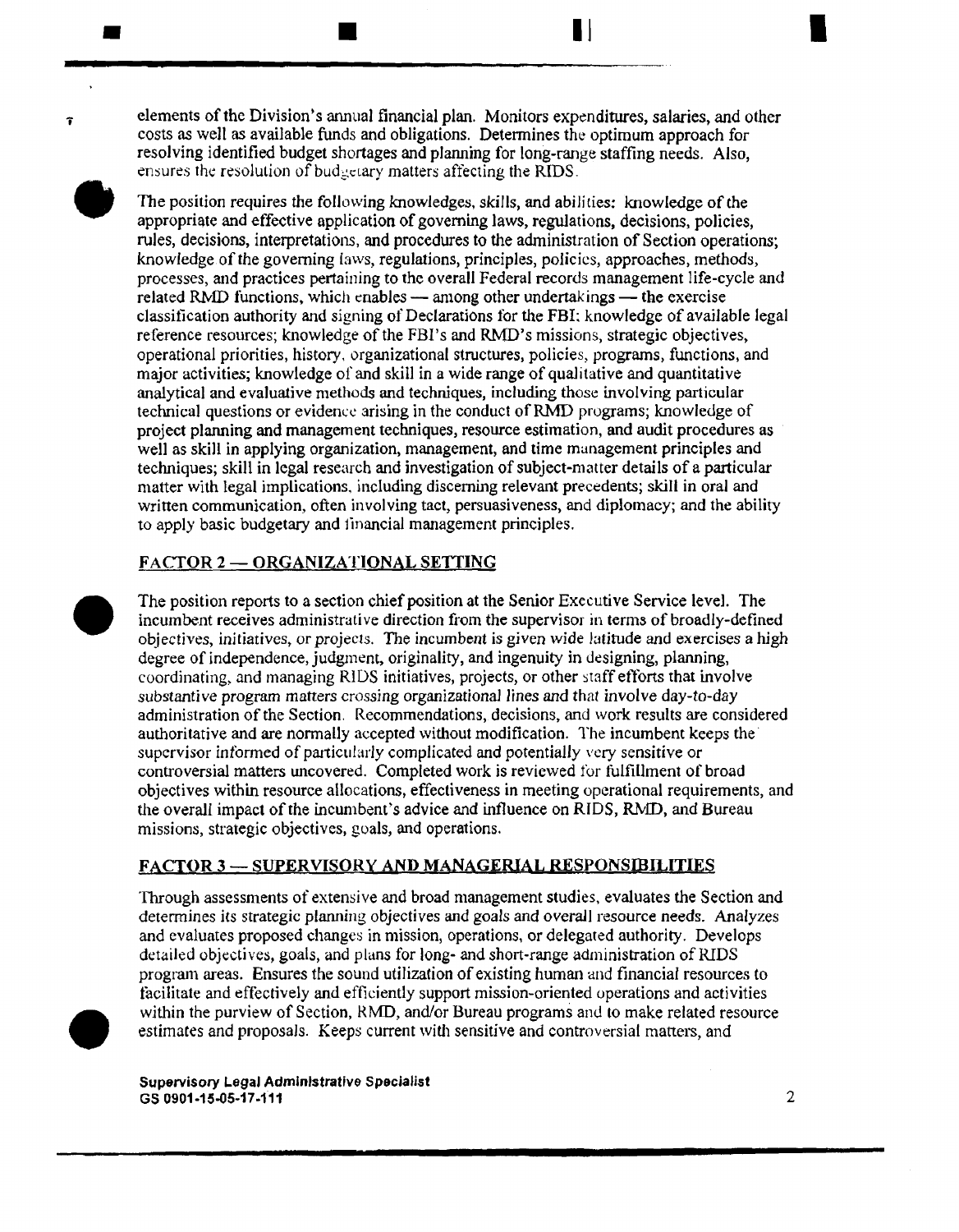

•

oversees the resolution of cnucal problems that encounters or arise. Extensive coordination is often necessary to: evaluate subordinate units' program areas and operations, conduct long-range planning, glean subtle or tenuous elements of legal matters crucial to a line of argument upon which significant RIDS situations get decided, ensure appropriate outgoing communication from and on Section activities, and set new overall policies and general operating guidelines governing related functions. Decisions determine how FOIP A matters get addressed. Directs and/or oversees the preparation of such policies and guidelines on methods and teclmiques to effectively and properly conduct legal and related research, perform critical analyses, and provide FBI infonnation in response to inquiries and requests. Assesses the impact of changes in program policies and efforts within the Section on those of other Sections, Divisions, agencies, and jurisdictions with closdy-related responsibilities. Challenges arise due to the often extreme difficulty in identifying and defining the implications of a particular issue or problem and in ensuring adequate resources. Difficulties also occur when: isolating and addressing substantive issues or concepts involved in responding to FOIPA inquiries and requests with legal implications/complications; grasping potential political or resource management repercussions; dealing with competing or conflicting missions or objectives; defming, interpreting, and/or representing the policies and intentions of executive management; detennining the magnitude of interrelationships that assigrunents and/or work results may affect; discerning the intent of proposed, pending, or new legis1ation, public policy, court decisions, directives, and Executive Orders and how they translate into staff action; as well as improving the effectiveness and efficiency of RIDS operations. Controversies resolved typically lead to the development or refinement of significant standards, policies, or objectives regarding FBI information management direction and guidelines.

 $\blacksquare$ 

• Provides authoritative consultation on highly-specialized Section matters of utmost difficulty, sensitivity, scope, and/or urgency that typically cross unit lines and frequently extend to other RMD Sections, other FBIHQ divisions, field offices, or the Bureau as a whole. Authoritative recommendations made on management decision alternatives respond to key priority, policy, and/or programmatic issues that are typically critical, urgent, sensitive, extremely resource-intensive, and potentially controversial and that have broad implications. Participates with the RMD executive team in long-term planning, policy formulation, and overall program development. Serves as a key liaison and point of contact on RIDS operations and activities, informing others and representing broad Section concerns~

As full deputy to the SC, provides advice and guidance to the RMD's Deputy Assistant Director and Assistant Director on all matters under the purview of the RIDS. Represents the Section, Division, and/or Bureau at meetings, conferences, and in other forums within and outside the Bureau on RIDS programs/operations or related RMD matters. Exercises the authority to make commitments ro a course of action or recommendations that depart from or would change established policy or procedures. At times, assumes responsibility for coordination and direction of matters within the scope ofRMD executive management.

With delegated authority from the SC, supervises and provides administrative direction over the substantive work of Section employees through subordinate unit chiefs and supervisors; and performs the full range of supervisory responsibilities, with certain exceptions regarding high-level policy and full technical responsibility for work operations directed. Determines general RIDS goals and objectives. Analyzes incoming projects or assignments. With RMD executive management, provides direction on short- and long-range work plans that have Section-wide and often broader implications; approves or disapproves multi-year plans, and

Supervisory Legal Administrative Specialist GS 0901-15-05-17-111  $\overline{3}$ 

I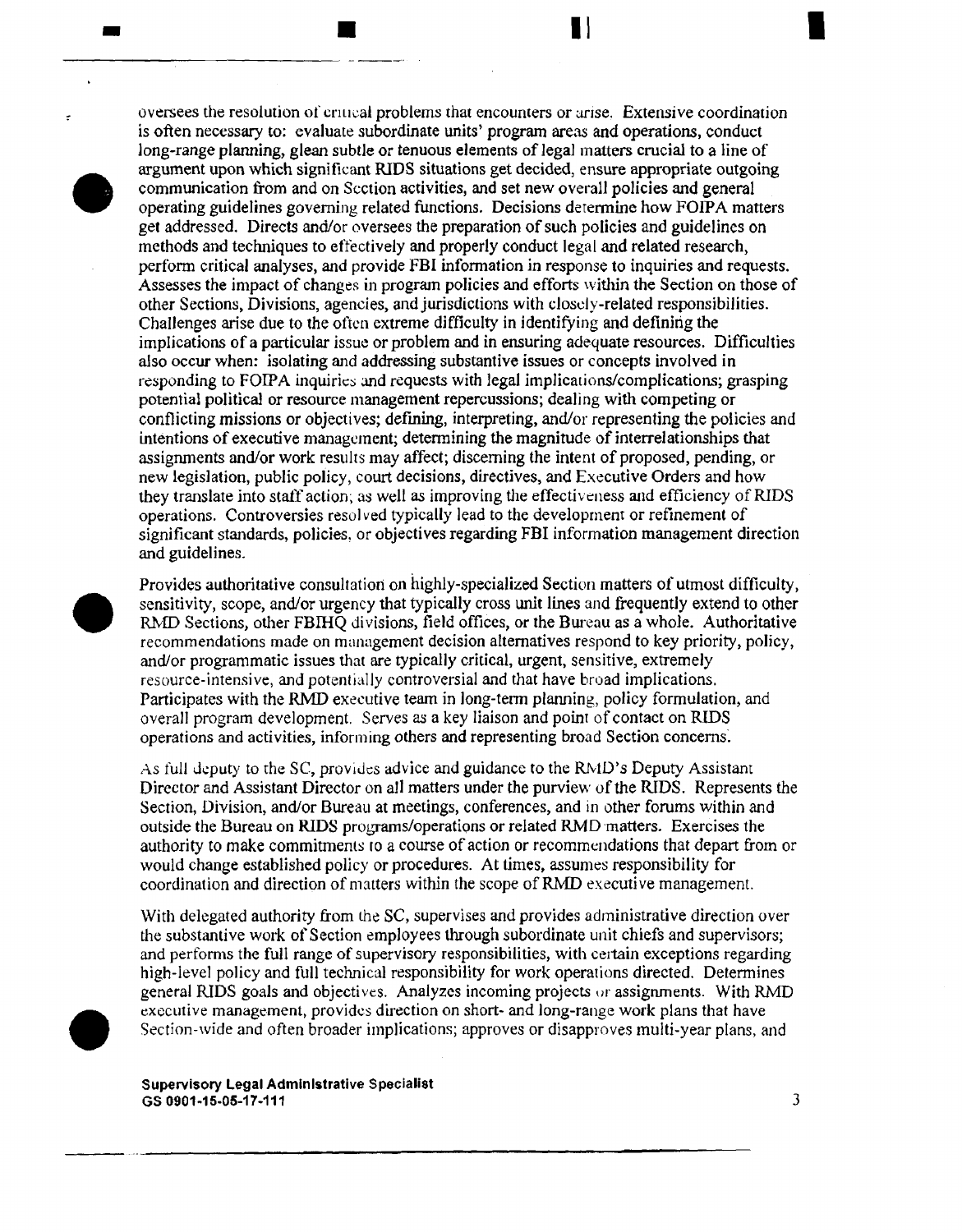

÷

•

**-**

addresses policy and guidelines issues. Sets overall Section priorities. Delegates authority to subordinate supervisors to address and manage units' specific operations through Section employees. Monitors overall work progress; and initiates action to assure timely fulfillment of work requirements, goals, and objectives. Analyzes proposed, impending, or new legislation and regulations to determine their impact on RJDS operations and management in general. Researches new or improved business and management practices for application to FBI programs/operations. Oversees the revision of long-range plans, policies, goals, and objectives governing the work directed. Makes or initiates conrinual improvements, keeping subordinates informed about changes in policies, practices, and procedures; and advises on highly-specialized legal issues encountered. Confirms and clarifies performance standards; serves as the rating official for immediate subordinates' perfonnance, and may serve as the reviewing official for subordinates indirectly supervised. Provides advice and counsel on employee conduct and administrative matters. Ensures position descriptions and performance plans are accurate and complete. Authorizes or denies leave requests and monitors/addresses leave usage concerns. Recommends and may authorize vacancy requests, appointments, promotions, awards, training, and similar actions. Determines job candidates, interviewing them and making selections. Hears and, when possible, resolves serious disputes, grievances, and complaints. Takes action to resolve serious conduct or performance problems. May identify and provide opportunities for individual and organizational training and career development needs. Employs, complies with, and advances the goals of merit staffing, affirmative action, and equal employment opportunity policies.

## FACTOR 4-PERSONAL CONTACTS

**.**<br>....

### 4A - Nature of Contacts

The incumbent develops and maintains regular contacts with employees at all levels within and outside the Bureau. External contacts include high-ranking officials of the Department of Justice, Department of State, and related government agencies and organizations in varying jurisdictions.

#### 4B - Purpose of Contacts

Contacts are for: addressing administrative responsibilities; resolving major issues, conflicts, and resulting problems; clarifying, influencing, and/or persuading others' acceptance of findings and/or guidance; eliciting collaborative action; directing work efforts; resolving differences of opinion on substantive RIDS policy and programmatic matters; negotiating solutions to sensitive problems; and foster a positive Bureau reputation and image. They are also to justify, defend, and settle matters of considerable importance or urgency and subject to scrutiny by Bureau and Department executives and to promote the Bureau's overall mission and objectives. The incumbent consults and coordinates with the Policy and Procedures Unit on policy matters, with the Records Compliance *Unit* on regulatory matters, and with the Administrative Unit on resource and general administrative matters respectively. As the full deputy to and key representative of the SC, the incumbent provides authoritative advice and consultation on the administration and operation of the Bureau's RIDS missions and programs. Contacts may take place during meetings, presentations, conferences, or hearings involving issues and problems of considerable importance to the Section, RMD, and the FBI.



I